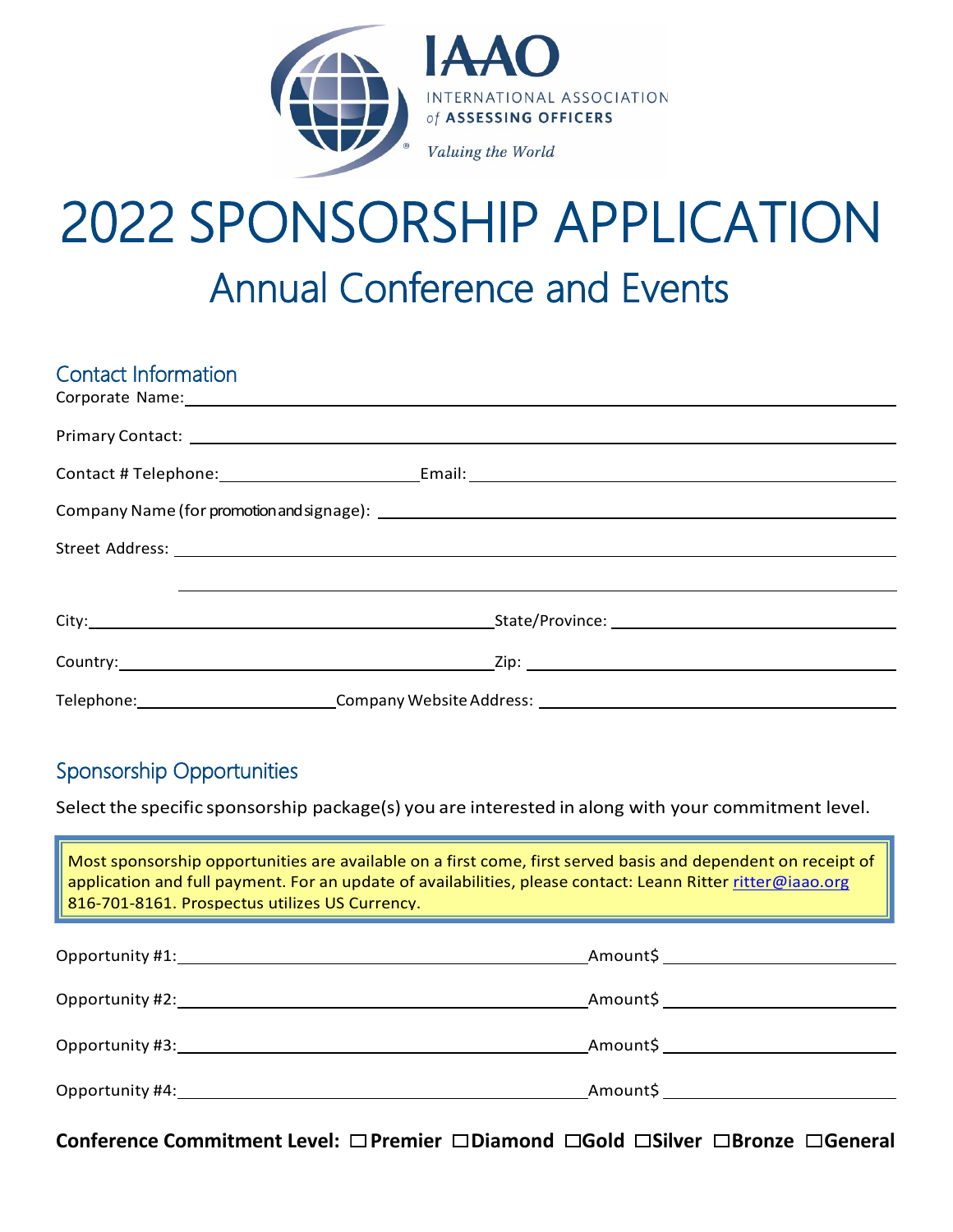- Full sponsorship recognition is based on advance payment and receipt of company logo.
- For all defined recognition, the last date to receive annual conference sponsorship materials is June 15, 2022. Meeting this deadline will ensure that sponsors are provided the defined recognition.
- Logo to be sent in JPEG, EPS, TIFF, or PDF format. A version of the logo with a transparent background is needed. Logo resolution of 300-600 dpi.
- Financial commitments and payments for conference sponsorships will become a component of the booth selection for the IAAO conference the following year.
- Companies selecting and funding exclusive, fully sponsored events will have right of first refusal for the same event at the following year's annual conference. IAAO agrees to notify business partners of date parameters for selecting events under first right of refusal.
- Should IAAO change sponsorship opportunities in the following year making an exclusive event no longer available, sponsors with a right of first refusal will retain a right of first offer on added events of equivalent value.
- From time to time, as conference and event locations change, IAAO may find it necessary or desirable to add sponsorships to address local market needs. Added sponsorships will not alter or otherwise change existing sponsorship levels of right of first refusal on fully sponsored events.
- All activities associatedwith the annual conference or other event, including signage, are subject to the approval of IAAO.

### Cancellation Policy

If notice of cancellation is made 120 calendar days before the first day of the annual conference or other event, a refund less 50% of the contracted amount will be issued. If notice of cancellation is made less than 120 calendar days before the first day of the annual conference or other event no refund will be issued. Any reduction in sponsorship level will be treated the same as sponsorship cancellation and will be refunded accordingly. All cancellations / reductions must be received in writing at [ritter@iaao.org](mailto:ritter@iaao.org) (email); or IAAO, 314 W. 10th St. Kansas City, MO 64105 (USPS certified mail). Please allow 10-14 business days for IAAO to process your refund.

#### Acknowledgement

Sponsor acknowledges and agrees that the IAAO may elect or be required to change the scheduled dates, location and/or format (including to a virtual format) of the Annual Conference or other IAAO events for reasons beyond its control or for reasons that, in the sole judgment of the IAAO, will benefit the Annual Conference or specific event and the participants. In the event that the IAAO is required, or decides, to make any such changes, the IAAO will make commercially reasonable efforts to (a) notify Sponsor promptly of such change, and (b) in the IAAO's discretion, provide either an appropriate substitution, which will be equivalent in dollar value to the applicable sponsorship, at the Annual Conference or other event, a similar sponsorship at the next Annual Conference or applicable event (and credit any amounts paid by Sponsor to that sponsorship) or a refund of the amounts paid by the Sponsor. The IAAO's liability to Sponsor hereunder shall not, under any circumstances, exceed the amounts paid to (and not yet refunded by) the IAAO by Sponsor for the applicable sponsorship. In no event shall the IAAO be liable for any indirect, consequential, special, exemplary or punitive damages regardless of the theory of recovery upon which such damages may be based and regardless of whether or not the IAAO has been advised of the possibility of the same.